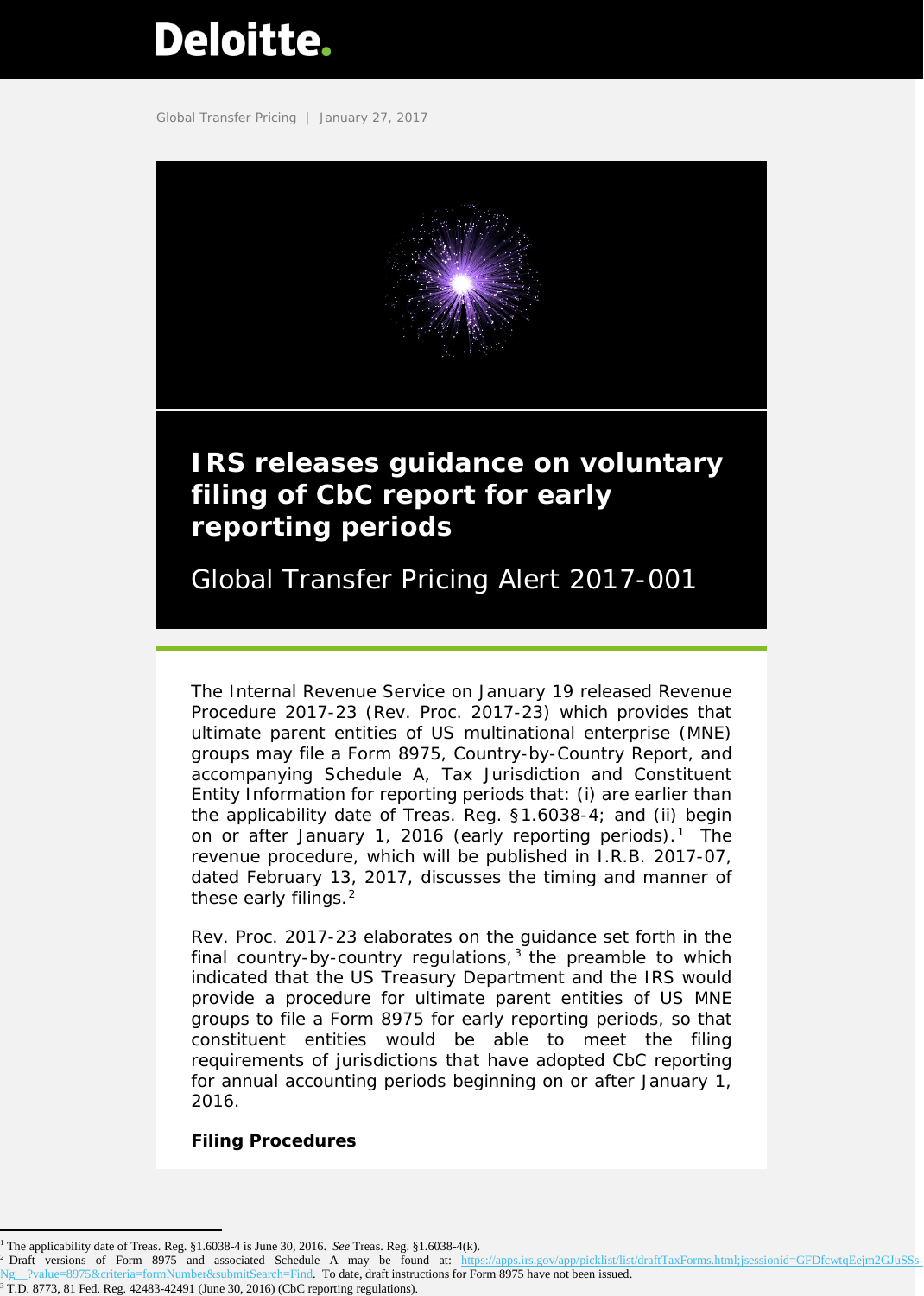To file a Form 8975 for early reporting periods, Rev. Proc. 2017- 23 provides as follows:

- **General Rule**: Beginning on September 1, 2017, Form 8975 may be filed for an early reporting period with the income tax return (or other return as will be provided in the Instructions to Form 8975) for the taxable year of the ultimate parent entity of the US MNE group within which the early reporting period ends. For example, if the ultimate parent entity is on a calendar year, and if the early reporting period ends on December 31, 2016, then Form 8975 may be filed with the ultimate parent entity's income tax return for the 2016 taxable year.
- **Requirement to Amend Returns That Lack a Form 8975**: Ultimate parent entities that file (or have filed) an income tax return for a taxable year that includes an early reporting period but that do not include a Form 8975 must follow the procedures for filing an amended income tax return and attach Form 8975 to the amended return within 12 months of the close of the taxable year that includes the early reporting period. Filing an amended income tax return solely to attach Form 8975 in accordance with this revenue procedure will have no effect on the statute of limitations for the income tax return.
- **Encouragement to File Electronically**: To ensure timely automatic exchange of the information on a Form 8975 for an early reporting period, ultimate parent entities that are able to file their returns electronically are encouraged to file their returns and Forms 8975 electronically. An ultimate parent entity that files its return electronically must file Form 8975 through the IRS Modernized e-File system in Extensible Markup Language (XML) format, not as a binary attachment (such as a PDF file). The IRS intends to provide specific electronic filing information on Form 8975 to the software industry in early 2017 so that developers will be able to make Form 8975 available in their software ahead of the September 1, 2017, implementation date.[4](#page-1-0)
- **Paper Filing**: For filers of Form 8975 that are not eligible to use Modernized e-File to file their income tax return, a paper version of Form 8975 will be made available in advance of the September 1, 2017, implementation date.

## **Applicability Date**

Rev. Proc. 2017-23 applies to reporting periods of ultimate parent entities of US MNE groups beginning on or after January 1, 2016, and before the applicability date of Treas. Reg. §1.6038-4, which, as noted above, is June 30, 2016.

#### **Observations**

l

<span id="page-1-0"></span><sup>4</sup> For the OECD's CbC Reporting User Guide and accompanying XML Schema, see OECD BEPS Action 13 – Country-by-Country Reporting XML Schema: User Guide for Tax Administrations and Taxpayers (March 2016), along with the accompanying ZIP file a[t http://www.oecd.org/tax/exchange-of-tax-information/country-by-country-reporting-xml-schema](http://www.oecd.org/tax/exchange-of-tax-information/country-by-country-reporting-xml-schema-user-guide-for-tax-administrations-and-taxpayers.htm)and-taxpayers.htm. We anticipate that the version issued by the IRS and US Treasury Department will be substantially similar.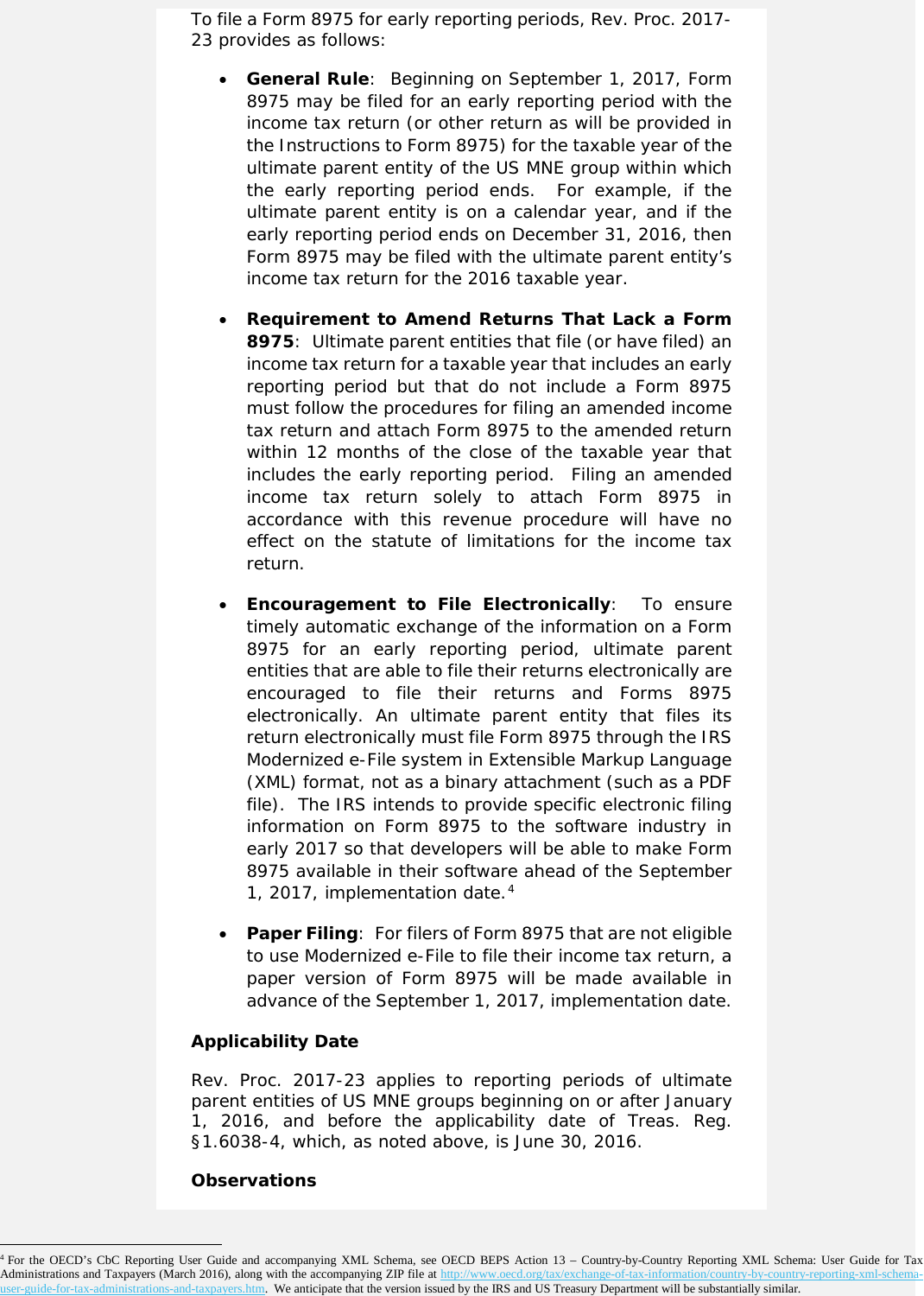Because of Rev. Proc. 2017-23's permissive rule for amending a taxpayer's income tax return, the IRS has effectively extended the deadline for Form 8975 from September 15, 2017, to December 31, 2017, for calendar year taxpayers, at least for the first early reporting period.

This rule is different from the requirement that generally applies under the final CbC reporting regulations, the preamble to which explicitly stated that: (i) comments had been submitted requesting that taxpayers be permitted to file Form 8975 up to one year from the end of the ultimate parent entity's taxable year; but that (ii) the IRS and US Treasury Department explicitly chose not to adopt this recommendation and required that Form 8975 be filed with the ultimate parent entity's tax return instead.<sup>[5](#page-2-0)</sup> At the same time, this rule is consistent with the recommendation in Action 13 of the OECD's final BEPS report.<sup>[6](#page-2-1)</sup> It is also consistent with the last sentence in the abovereferenced section of the preamble to the final CbC reporting regulations, which states that Form 8975 may prescribe an alternative time and manner for filing than the regulations themselves.[7](#page-2-2)

We will continue to monitor these and other CbC issues as further developments unfold.

Back to top

## **Contacts**

Philippe G. Penelle [ppenelle@deloitte.com](mailto:ppenelle@deloitte.com) 

David Varley [dvarley@deloitte.com](mailto:dvarley@deloitte.com)

Joseph Tobin [jtobin@deloitte.com](mailto:jtobin@deloitte.com)

Jamie Hawes [jhawes@deloitte.com](mailto:jhawes@deloitte.com)

Back to top

# **Useful links**

Resources

- [2016 Global Transfer Pricing Country Guide](https://www2.deloitte.com/us/en/pages/tax/articles/global-transfer-pricing-country-guide.html)
- [Arm's length standard](http://www2.deloitte.com/global/en/pages/tax/articles/arms-length-standard.html)

 $\overline{a}$  $5$  T.D. 9773, Summary of Comments and Explanation of Revisions, section 9 - Time and Manner of Filing.

<span id="page-2-1"></span><span id="page-2-0"></span><sup>6</sup> *See* BEPS Action 13: 2015 Final Report, *Transfer Pricing Documentation and Country-by-Country Reporting*, ¶ 31 (saying that the date for completion of the CbC Report may be extended to one year following the last day of the fiscal year of the UPE, given that the final financial statements and other information which may be relevant for CbC data may not be finalized until after the due date for the tax returns in some countries for any particular fiscal year).

<span id="page-2-2"></span><sup>7</sup> T.D. 9773, Summary of Comments and Explanation of Revisions, section 9 - Time and Manner of Filing.